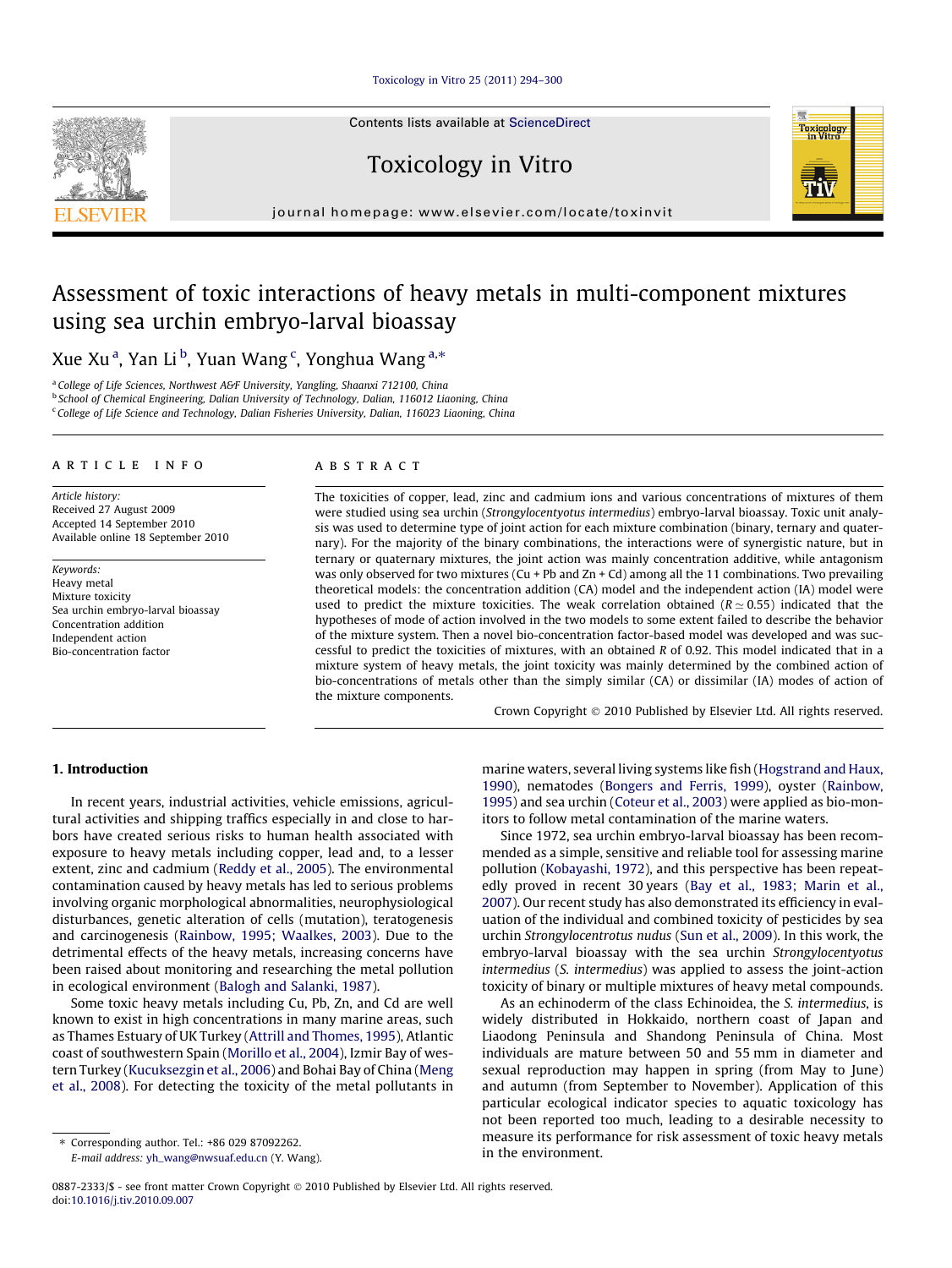Up to now, the aquatic toxicology research using sea urchin has mainly focused on investigating individual heavy metal toxicity on fertilization, embryo-larval development, survival and growth ([Bitton et al., 1994; Warnau and Pagano, 1994](#page-6-0)). Few data are available on the effects of contamination by joint-action of multiple heavy metals at cellular level, although some work has attempted to investigate the toxicity of heavy metals in binary mixtures against shrimp [\(Vanegas et al., 1997](#page-6-0)), earthworm [\(Weltje, 1998\)](#page-6-0) and fish (Svecevičius, 2001). Hence, in this work, this typical marine invertebrate, S. intermedius, was selected to evaluate the joint toxicity of multiple heavy metals to the marine environment.

For further exploring the toxic mechanism of the joint action of heavy metal compounds, two theoretical models, i.e., concentration addition (CA) and independent action (IA) models were introduced in the present study [\(Parvez et al., 2009](#page-6-0)). CA model assumes that the individual toxicant acts upon a similar pharmacological system, and thus is effective for toxic substances that have the same molecular target site [\(Pöch, 1993\)](#page-6-0). Alternatively, IA model supposes that all the components in a given mixture have dissimilar mode of action and interact with different target sites, resulting in a common toxicological end point depending on a distinct chain of reactions within an organism ([Pöch, 1993\)](#page-6-0). Based on these assumptions, the interaction of ingredients in a mixture might be explored to describe the toxic mechanism of the mixture ([Back](#page-6-0)[haus et al., 2000\)](#page-6-0).

However, information concerning the use of the two models has been reported in succession that both concepts generally failed to detect the subtle action elicited by mixtures of components, and were only partially suitable to describe the mixture toxicity ([Bellas,](#page-6-0) [2008; Parvez et al., 2009; Schnell et al., 2009](#page-6-0)). Therefore in this work, another novel bio-concentration factor (BF)-based model was developed for the mixture system of heavy metals and applied to evaluate the combined toxic effects of metal contaminants on the early development stage of sea urchin.

This study was designed to provide basic information on utilizing the sea urchin embryo-larval bioassay for assessment of jointaction toxicity of heavy metals, which mainly included two parts: (1) evaluating of toxicities of the four metals, i.e., Cu, Pb, Zn and Cd and their binary, ternary and quaternary joint-actions to the embryonic and sperm development of sea urchin; and (2) investigating of mechanism of mixture toxicity by the three theoretical models, i.e., CA, IA, as well as the newly developed BF-based models, and comparisons of performance of the three models were also made in order to present an more effective way to describe the joint toxicity of heavy metals.

#### 2. Materials and methods

#### 2.1. Biological material

Experiments were carried out from June 20th to 30th, 2009. The mature S. intermedius ( $\geqslant$  5 cm in diameter) were collected from the Heishijiao coastal area (121°44′–121°49′ east longitude, 39°01′–  $39^{\circ}04'$  north latitude) and immediately transported to our laboratory. The sea urchins were maintained in the large aquaria of seawater (300  $\times$  100  $\times$  55 cm) and fed with fresh seaweed Laminaria japonica daily with flowing natural seawater filtered through  $0.22 \mu$ M filters for 5 days until the experiments. Tank holding conditions were  $8 \pm 1$  mg/L dissolved oxygen, salinity of  $34 \pm 1$  ppt, pH of 7.9  $\pm$  0.1, and temperature of 20  $\pm$  1 °C in 53 h darkness.

## 2.2. Metal solutions

Analytical grade copper sulfate  $(CuSO<sub>4</sub>·5H<sub>2</sub>O)$ , lead nitrate  $(Pb(NO<sub>3</sub>)<sub>2</sub>)$ , zinc chloride (ZnCl<sub>2</sub>) and chromium chloride (CdCl<sub>2</sub>·2 1/2H2O) were bought from Riedel-de Haën, Sigma–Aldrich. Metal solutions were obtained by dissolving them in the double-distilled water within 4 h before the beginning of the experiments. And three control cultures were supplied with similar amounts of filtered seawater for the subsequently individual, combined toxicity tests of the embryos and spermiotoxicity tests.

## 2.3. Toxicity of the four heavy metals

For the embryonic toxicity tests, gametes of sea urchin were harvested by injecting 1.0 ml of 0.5 M potassium chloride (KCl) solution into the perivisceral cavity of one male and one female sea urchin for each experiment and hence fertilized the eggs in the solution by adding 1 ml of sperm stock (0.05 ml of concentrated sperm plus 2.45 ml of filtered sea water (FSW)) into 100 ml FSW. The eggs were washed three times in FSW in order to remove the jelly coat. Sterile polystyrene 24-well tissue culture plates (2.5 cm<sup>3</sup>/well) with lids (TPP, Switzerland) were used as test chambers at a cell density of 200 embryos/mL [\(Nilin et al., 2008\)](#page-6-0). All oocytes were checked three times for maturity, fertilization and embryonic development.

To evaluate the single toxicity of a metal, nine concentrations of each metal were prepared by diluting the stock solutions into FSW. The final concentrations were: 0.09, 0.31, 0.72, 1.3, 1.9, 2.2, 2.6, 2.9, and 3.1 µM for Cu, 0.58, 0.95, 1.5, 1.8, 2.9, 3.7, 3.2, 3.6, 4, and 4.8 µM for Pb, 0.2, 0.42, 1.09, 2.02, 2.5, 3.6, 6.9, 7.9, and 8.9 µM for Zn, and 2, 3.5, 7, 15, 22, 34, 36, 39, and 42 µM for Cd, which were determined in the pre-experiment. Then the 53-h acute toxicity studies were carried out in triplicate in parallel to each metal and the combinations. The larvae (at 4-arm pluteu stage) were fixed in 10% formalin and counted at the collection well, based on which the abnormal rates were calculated.

### 2.4. Spermiotoxicity test

To study the effect of Cu, Pb, Zn and Cd on the viability of sperm cells,  $20 \mu l$  of diluted sperm at appropriate concentrations was added to each well in the 24-well tissue culture plates. The sperms were exposed to the metals at the concentrations as those for embryonic toxicity test for 30 min before being used for further experiments. Two milliliters of untreated eggs (about 200 eggs) were added to each 40  $\mu$ l of metal-sperm solution in the culture plates and then were incubated at  $22 \pm 1$  °C. After 20 min a few drops of 10% formalin were added to preserve the samples, and the fertilization success was scored by counting the number of the fertilized eggs. The fertilized eggs were checked under microscope for the fertilization membrane elevation.

#### 2.5. Metal interactions

For the joint-action toxicity tests, stock solutions of each metal were mixed just prior to renewals to give desired concentrations. The analyses of the heavy metal interactions, i.e.,  $Cu + Pb$ ,  $Cu + Zn$ ,  $Cu + Cd$ ,  $Pb + Zn$ ,  $Pb + Cd$ ,  $Zn + Cd$  for the binary combinations,  $Cu + Pb + Zn$ ,  $Cu + Pb + Cd$ ,  $Cu + Zn + Cd$ ,  $Pb + Zn + Cd$  for the ternary combinations, and  $Cu + Pb + Zn + Cd$  for the quaternary combination, were carried out using a toxic unit (TU) approach [\(van der](#page-6-0) [Geest et al., 2000\)](#page-6-0). Based on the 53 h  $EC_{50}$  values of the single heavy metals, toxicity of the mixtures was determined using a fixed ratio design. While keeping the mixture ratio constant, the total concentration was varied so that a complete concentration–response relationship of the mixture could be expressed experimentally. In the TU model, concentrations in the mixtures were expressed as TU. The sum of TU was shown as: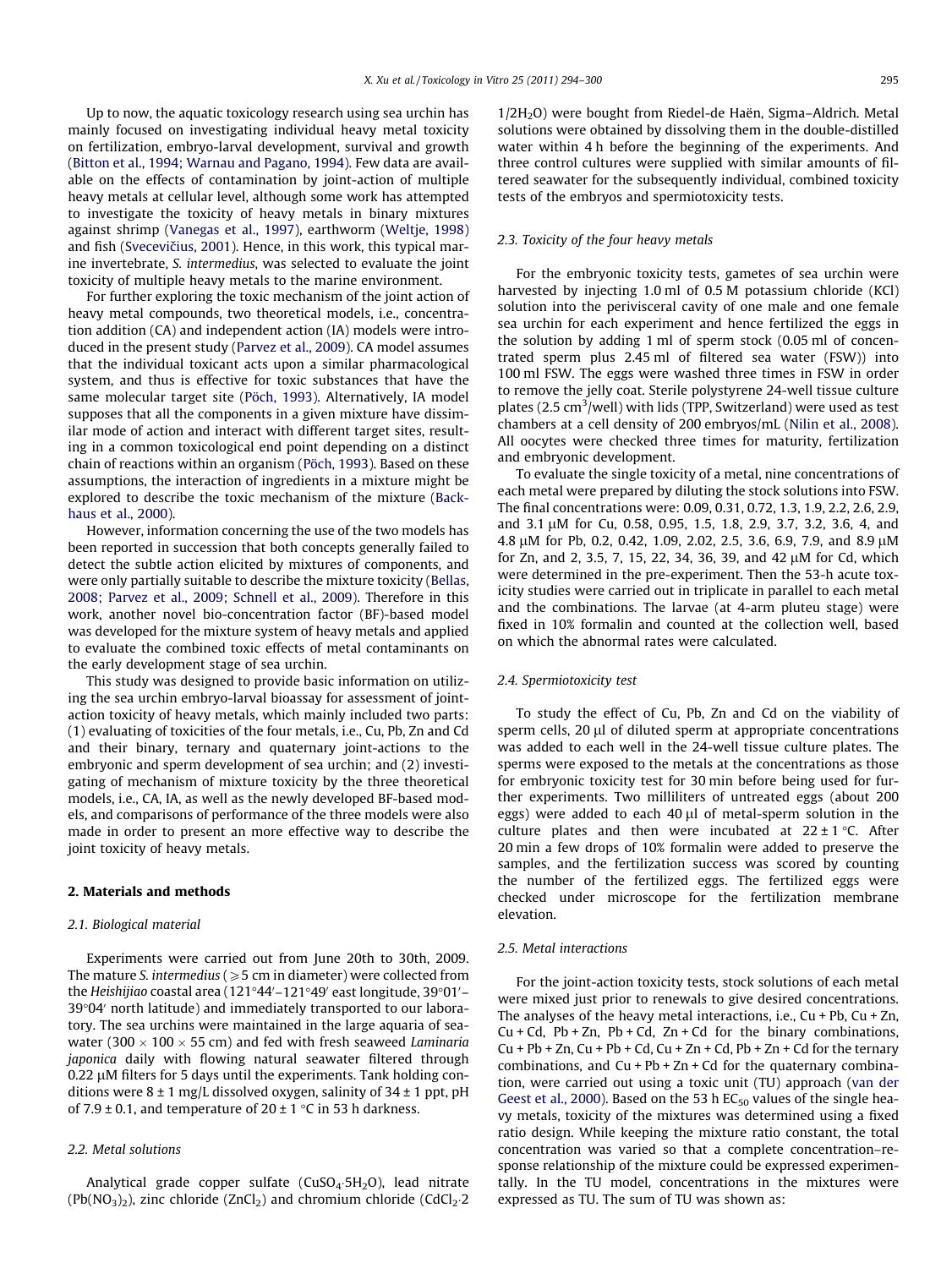$$
\sum TU_i = \sum_{i=1}^n \frac{c_i}{EC_{50i}} \tag{1}
$$

where *n* was the number of the mixture components,  $c_i$  was the individual concentration of the ith substance in a mixture, and  $EC<sub>50i</sub>$  was the effective concentration of ith mixture substance causing 50% toxic effect (53 h  $EC_{50}$ ). The combined effect was then defined as being concentration additive ( $EC_{50mix}$  = 1 TU), synergistic  $(EC_{50mix}$  < 1 TU) or antagonistic  $(EC_{50mix}$  or >1 TU) ([van der Geest](#page-6-0) [et al., 2000](#page-6-0)).

#### 2.6. Modeling toxicity of mixtures

Once the concentration–response curves for Cu, Pb, Zn and Cd have been established; the toxic effects of the binary, ternary and quaternary mixtures of the four heavy metals were subsequently predicted using the concentration additive (CA) and the independent addition (IA) models, respectively. In the CA model, the mixture toxicities were predicted based on the toxic data of mixtures independently derived from the dose–response profile of each substance. The predicted EC<sub>50mix</sub> values were calculated according to Eq. (2):

$$
EC_{50mix,p} = \frac{1}{\sum TU_i}
$$
 (2)

where  $EC_{50mix, p}$  was the predicted  $EC_{50mix}$  of the mixture, TU<sub>i</sub> denoted the toxic unit of the ith component, and  $\sum \text{TU}_i$  was the summation of the toxic units.

Alternatively, the expected response ( $EC_{50mix}$ , b) of an *n*-compound mixture by the IA model could be obtained by Eq. (3),

$$
EC_{50mix,p} = E(c1 + c2 + c3) = 1 - \prod_{i=1}^{n} [1 - E(c_i)]
$$
 (3)

where  $c_i$  was the concentration of the *i*th component and  $E(c_i)$  was the effect generated by the ith component. Clearly in this equation,  $E(c_i)$  did not exceed 1.

As a comparison with the above two widely used models, a novel bio-concentration factor-based model was developed in this work. Here the expected joint toxicity was calculated based on the bio-concentration factor (BCF) of each component in a mixture and the model was:

$$
EC_{50mix,p} = \sum_{i=1}^{n} a_i \log BCF_i
$$
 (4)

where  $a_i$  was the weight of equation; BCF<sub>i</sub> represented the bio-concentration factor of a metal in a mixture. The logBCF (base 10 logarithm) values were 3.10 for Cu, 3.49 for Pb, 2.73 for Zn and 1.64 for Cd [\(Radenac et al., 2001](#page-6-0)).

## 2.7. Statistical analyses

All statistical analyses were conducted using the R statistical software (<http://www.r-project.org/>). Differences between treatments were tested for significance by means of one-way analysis of variance (ANOVA). All experiments were replicated three times  $(n = 3)$  and data were expressed as mean  $\pm$  standard deviation (SD). The  $EC_{50}$  and their 95% confidence intervals (95% CI) in acute toxicity assays were calculated according to the probit method ([Bliss,](#page-6-0) [1935\)](#page-6-0).

## 3. Results

#### 3.1. Individual effects of Cu, Pb, Zn and Cd

Individual embryonic toxicity was observed for the four heavy metals on the embryos of sea urchin S. intermedius with ''4-arm pluteu" rate of  $85 \pm 5\%$  in the control culture, and the obtained  $EC_{50}$  for each metal was further used to calculate the TU for the joint toxicity of a mixture. All the obtained  $EC_{50}$  values are summarized in Table 1 and the dose–response curves of each metal are depicted in [Figs. 1–3.](#page-3-0) The results showed that among the four metals, Cu was the most toxic, as judged by its  $EC_{50}$  value (1.32  $\mu$ M), Cd revealed the lowest potential for the embryonic toxicity with an  $EC_{50}$ of 13.05  $\mu$ M. And the EC<sub>50</sub> values for Pb and Zn were 1.95 and  $3.09 \mu$ M, respectively. Thus, the toxic effects of these heavy metals in sea urchin embryos decreased in the order: Cu > Pb > Zn > Cd.

For the spermiotoxicity with the successfully fertilized rate of  $87 \pm 3\%$  in the control culture, Cu was still very toxic (EC<sub>50</sub> =  $6.40 \mu$ M), which displayed only a relatively modest increase of  $EC_{50}$  (fivefold), as compared with its embryonic toxicity. Compared to Cu, Pb ( $EC_{50}$  = 31.80  $\mu$ M) was approximately fivefold less spermiotoxic, while Zn had a slightly stronger effect ( $EC_{50}$  = 5.55  $\mu$ M). Among the four heavy metals, Cd posed the lowest toxic potential with an  $EC_{50}$  of 82.13 µM. Thus the ranking of the sperm toxicity was  $Zn > Cu > Pb > Cd$  based on the  $EC_{50}$  values. When compared with the  $EC_{50}$  data of the four metals between the above two different bioassays, an interesting finding was that the embryonic toxicity tests were revealed to be more sensitive than the spermiotoxicity for these heavy metals (Table 1).

#### 3.2. Analysis of joint-action of mixture by TU

The "4-arm pluteu" rate was  $83 \pm 3\%$  for the control group. For the binary mixtures, the obtained TU values (the upper and lower limits of the 95% confidence interval) for all the combinations:  $Cu + Pb$ ,  $Cu + Zn$ ,  $Cu + Cd$ ,  $Pb + Zn$ ,  $Pb + Cd$  and  $Zn + Cd$  were 1.19, 0.86, 0.93, 0.67, 0.74 and 2.18, respectively. The mixture Zn + Cd showed a strong antagonistic effect to the embryos since its TU value was significantly larger than 1, while the combination Cu + Pb exhibited a weak antagonistic effect revealed by the small increase in TU value compared to 1. The combination of Cu + Cd showed an additive effect on embryonic toxicity as its TU value approaching to 1. However, synergistic effects were found for the remaining three mixtures (Cu + Zn, Pb + Zn and Pb + Cd), since their TU values were all less than 1.

With respect to the ternary mixtures, the effects of the  $Cu + Pb + Zn$  and  $Cu + Zn + Cd$  were found to be synergistic, as their TU values were 0.68 and 0.89, respectively. And the other two mixtures  $Pb + Cd + Cu$  and  $Pb + Cd + Zn$  showed additive effects indicated by their respective TU values of 0.93 and 0.96. Interestingly, the quaternary mixture of  $Cu + Pb + Zn + Cd$  had a strictly additive effect on the embryonic toxicity as demonstrated by its TU value of 0.98, which was almost equal to 1. The three types of joint-action for all the mixtures are shown in [Fig. 4](#page-3-0) (antagonistic (An), addictive (Ad) and synergistic (S)).

#### Table 1

The median effective concentrations (EC<sub>50</sub>  $\mu$ M) of embryonic toxicity and spermiotoxicity for S. intermedius exposed to Cu, Pb, Zn and Cd for 53 h.

|                    |                    | Pb                 | Zn                  |                      |
|--------------------|--------------------|--------------------|---------------------|----------------------|
| $EC_{50}$ – embryo | 1.32 (0.64-2.07)   | $1.95(1.56-2.37)$  | $3.09(1.71 - 6.43)$ | 13.05 (10.57–15.87)  |
| $EC_{50}$ – sperm  | $6.4(6.07 - 6.75)$ | 31.8 (27.29–61.52) | 5.55 (2.68–14.38)   | 82.13 (55.90-149.90) |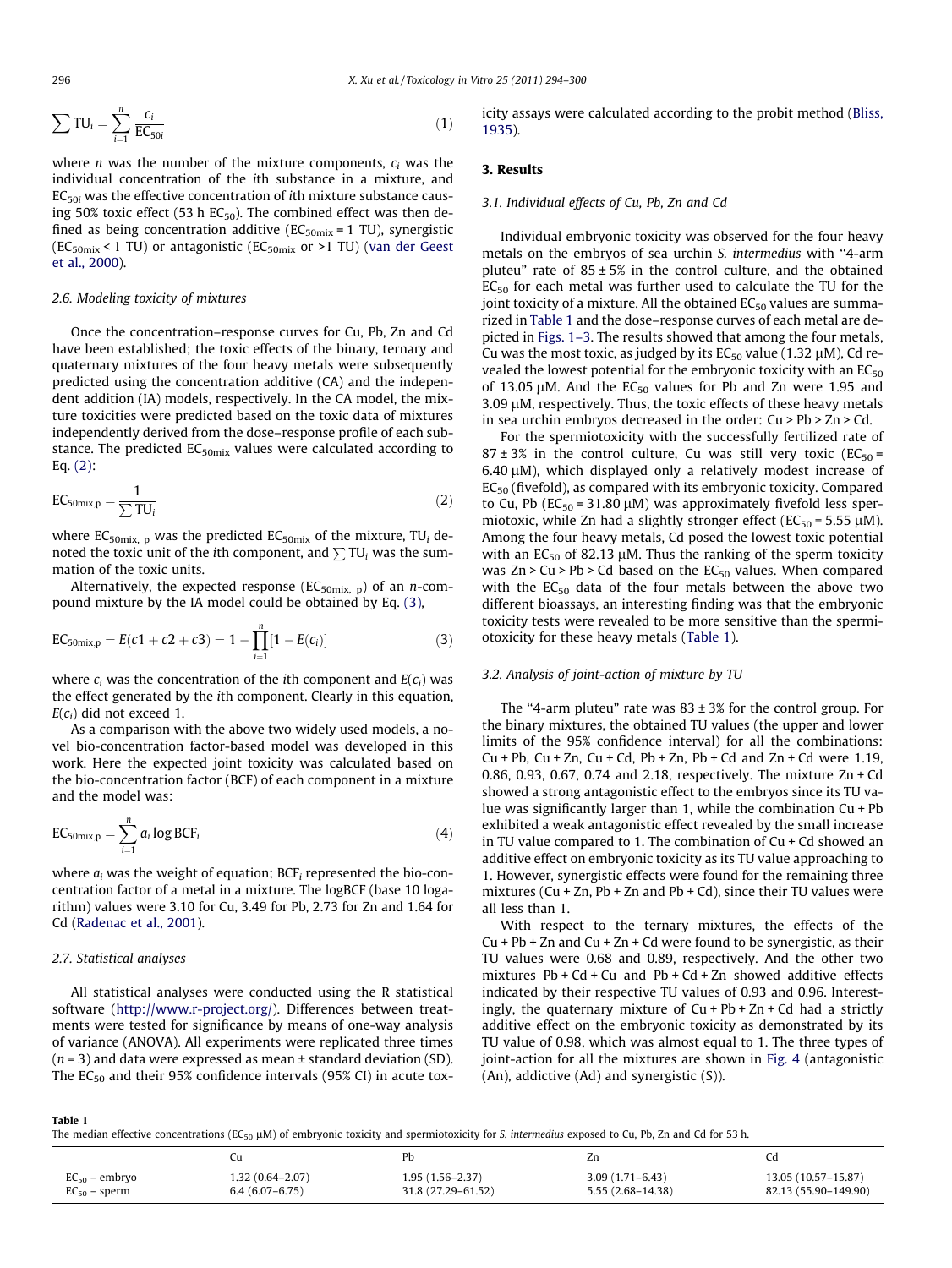<span id="page-3-0"></span>

Fig. 1. Concentration–response curves for individual and mixture toxicity of Cu and compounds including Cu on embryos of sea urchin S. intermedius.



Fig. 2. Concentration–response curves for individual and mixture toxicity of Pb and compounds including Pb on embryos of sea urchin S. intermedius.

## 3.3. Prediction of toxicity by theoretical models

The toxic effects of all mixtures on the embryos were predicted by using the three theoretical models: CA, IA and BF models, and the results are shown in [Fig. 5.](#page-4-0) Based on the CA model [\(Fig. 5](#page-4-0)A), a relatively poor correlation ( $R = 0.52$ ) was found between the predicted and measured  $EC_{50mix}$  of the mixtures. [Fig. 5](#page-4-0)B shows the results of the IA model and a slightly better correlation ( $R = 0.59$ ) was obtained.

In order to accurately predict the mixture toxicity, we proposed a novel model, i.e., the BF model to predict the toxicity of the mixtures. Eqs. (5)–(7) depicted relationships between the logBCF vs. predicted toxicity for the individual and mixtures of the four heavy metals, and significant correlations were observed for all cases with all the R values >0.90 and standard error less than 0.20

$$
EC_{50mix,1} = -0.945 \times \log BCF_1 \quad (n = 1, \ R = 0.95)
$$
 (5)

$$
EC_{50mix,2} = -0.611 \times \log BCF_1 - 0.614 \times \log BCF_2 \quad (n = 2, R = 0.92)
$$

Fig. 3. Concentration-response curves for individual and mixture toxicity of Cd, Zn and Zn + Cd on embryos of sea urchin S. intermedius.



Fig. 4. TU values together with error bars of binary, ternary and quaternary mixtures of four heavy metals (Cu, Pb, Zn and Cd) on embryos of sea urchin S. intermedius.

$$
EC_{50mix,3} = -0.016 \times \log BCF_1 - 0.047 \times \log BCF_2
$$
  
- 0.967 \times \log BCF\_3 (n = 2, R = 0.92) (7)

where *n* was the number of the metal species in a mixture. No model was developed for the quaternary mixture ( $n = 4$ ), since the least squares regression method could not be used for such a case with only one input sample. For building each BF model, the arrangement of logBCF $_i$  in an equation was followed by the magnitude of the bio-concentration property of a heavy metal. In order to make it clear, an example for building the model for a binary combination like Cu + Pb was presented here. In this case, the  $logBCF_1$  was log-BCF for Cu and the  $logBCF<sub>2</sub>$  for Pb, since Cu was more bio-accumulative than Pb.

## 4. Discussion

 $(6)$ 

The present study investigated the individual and joint action of the four toxic metals (Cu, Pb, Zn and Cd) frequently existing in the contaminated areas on the early developmental stage of the sea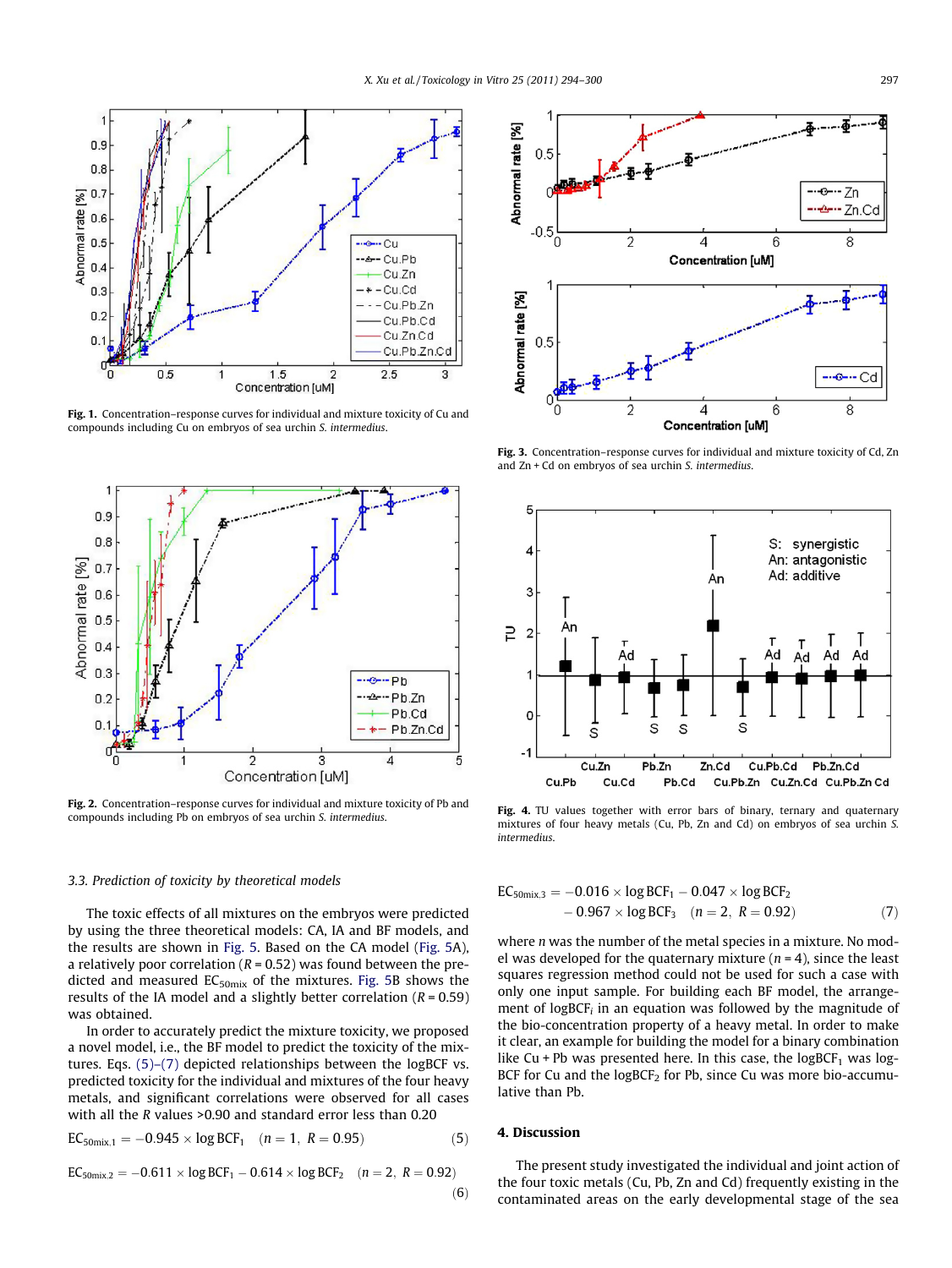<span id="page-4-0"></span>

Fig. 5. Correlations between the measured and predicted  $EC_{50mix}$  values by CA, IA and BF model.

#### Table 2

Median effective concentration ( $EC_{50}$ ) data of heavy metals (Cu, Pb, Zn, and Cd) for the embryonic toxicity from literature and this work.

| Heavy<br>metal | <b>Species</b>              | Test duration<br>and end-point | Embryonic<br>toxicity $EC_{50}$ | Reference                      |
|----------------|-----------------------------|--------------------------------|---------------------------------|--------------------------------|
| Cu             | S. purpuratus<br>P. lividus | 48 h<br>48 h                   | 0.09                            | [op(1989)]<br>Fernández and    |
|                |                             |                                | 1.1                             | Beiras (2001)                  |
|                | S. internedius              | 53 h                           | 1.32                            | This work                      |
| Ph             | S. purpuratus               | 48 h                           | 1.13                            | [op(1989)]                     |
|                | P. lividus                  | 48 h                           | 2.5                             | Fernández and<br>Beiras (2001) |
|                | S. internedius              | 53 h                           | 1.95                            | This work                      |
| Zn.            | S. purpuratus               | 48 h                           | 0.35                            | <b>Jop. 1989</b>               |
|                | S. internedius              | 53 h                           | 3.09                            | This work                      |
| Cd             | S. purpuratus               | 48 h                           | 4.55                            | [op(1989)]                     |
|                | P. lividus                  | 48 h                           | 82                              | Fernández and<br>Beiras (2001) |
|                | S. internedius              | 53 h                           | 13.05                           | This work                      |

urchin S. intermedius. In addition, different theoretical models, i.e., CA, IA and BF, were also applied on the data to explore the possible mechanism of the interactions of the heavy metals.

### 4.1. Individual toxicity

The individual toxicity of the four metals to different marine invertebrates has been investigated previously (Table 2), and in general, the data obtained for the embryonic toxicity and spermiotoxicity of the sea urchin fell within the range of the published data for different sea urchin species.

The  $EC_{50}$  value (1.32  $\mu$ M) of Cu in this study was similar to the data for S. purpuratus (0.09  $\mu$ M) ([Jop, 1989](#page-6-0)) and P. lividus (1.1  $\mu$ M) ([Fernández and Beiras, 2001\)](#page-6-0). Pb also exhibited similarly toxic effect with other sea urchin species, e.g.,  $1.13 \mu M$  for S. purpuratus ([Jop, 1989](#page-6-0)). The effect of Zn on the embryos of S. intermedius was seven times less sensitive than that on *S. purpuratus* ([Jop, 1989\)](#page-6-0). The toxicity of Cd in this work was comparable to that on S. purpu-ratus ([Jop, 1989](#page-6-0)) but was six times more toxic than that on P. lividus ([Fernández and Beiras, 2001\)](#page-6-0). These comparisons showed that, the three sea urchin species: S. purpuratus, P. lividus and S. internedius, might have similar sensitivity to certain toxic metals such as Cu, or different sensitivity to metals like Zn to a very large extent, indicating that carefulness should be taken while using these models to assess the risks of heavy metal contaminants. Additionally, the toxicity of the four heavy metals to sperms was approximately sixfold less sensitive than that to the embryos of sea urchin, showing that the sea urchin sperms were less sensitive to the heavy metals, which was also supported by the finding for another sea urchin species ([Bellas et al., 2001](#page-6-0)).

#### 4.2. Toxic effects of mixtures

Based on the TU analysis, the joint action of the mixture  $Cu + Pb$ was antagonistic to the embryos of S. intermedius, which might be explained by the fact that Cu could decrease the absorption of the mixture thus leading to reduction of the toxicity of the mixture ([Alimohamadi et al., 2005\)](#page-6-0). In addition, the antagonistic effect was also observed for the mixture Zn + Cd. It has been suggested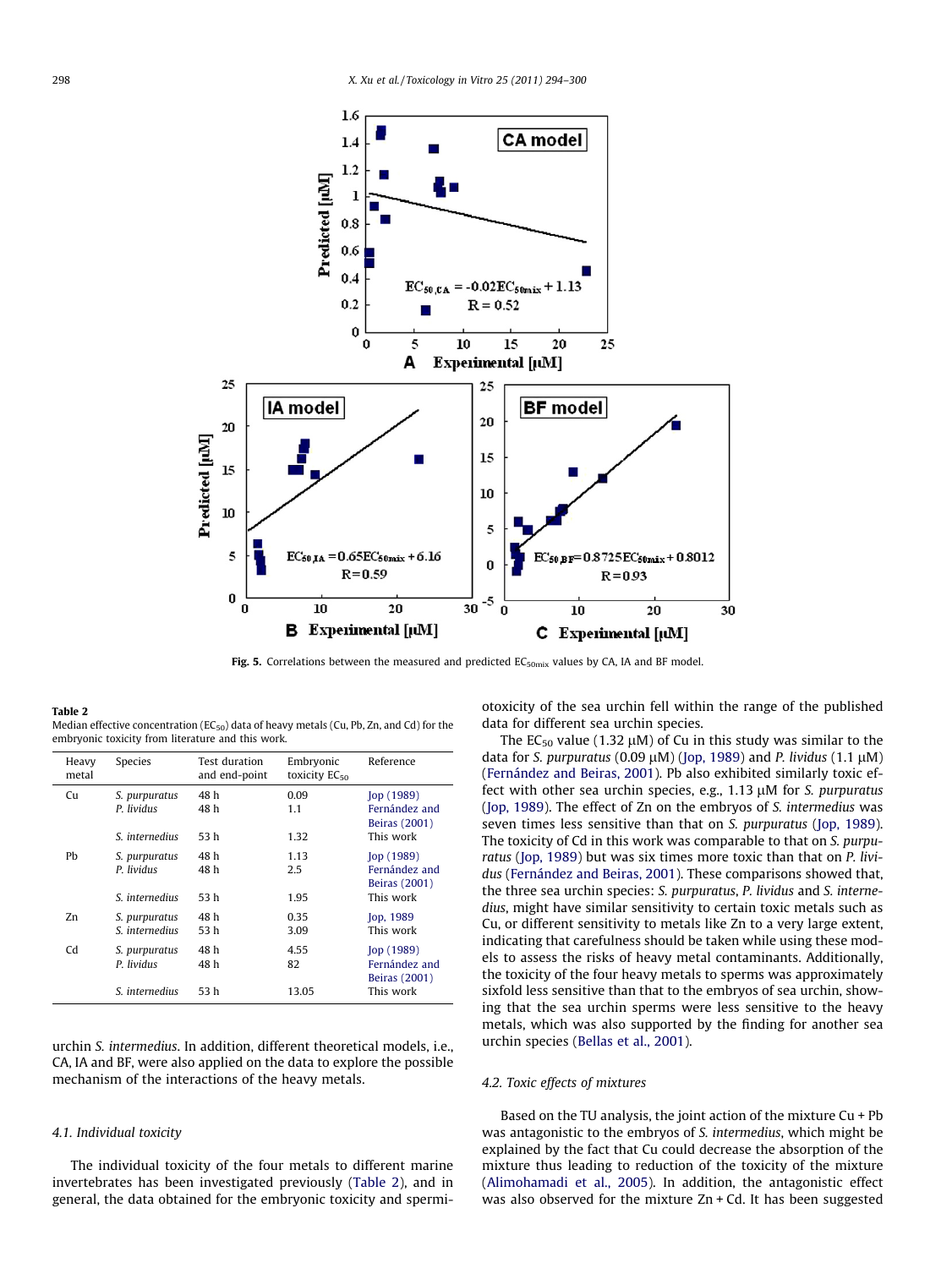that Cd could induce oxidative damage ([Hassoun and Stohs, 1996\)](#page-6-0) by causing the intercellular accumulation of reactive oxygen species (ROS), like.  $O_2^-$  and NO, thus increasing the sensitivity of cell to toxicants ([Chowdhury et al., 1987; Brzo'ska et al., 2008](#page-6-0)). The synergism of the mixture Cu + Zn was evident as the redox-active metal Cu could enhance the zinc absorption in a living system ([Flemming and Trevors, 1989; Stauber and Florence, 1990\)](#page-6-0). And this combination of Cu + Zn might also play a main role in the two ternary mixtures Cu + Zn + Pb and Cu + Zn + Cd, since synergistic interactions were found for them. In addition, we also found an interesting phenomenon that most ternary and quaternary combinations (4/5) were concentration additive, particularly for the combination of Cu + Pb + Zn + Cd, showing a strictly additive effect on embryonic toxicity (TU = 0.98). This might indicate that the more the number of components included in a mixture, the less the joint effect of interaction of components could exert, thus leading to an average behavior of the whole components in the mixture.

### 4.3. Prediction of toxicity

The CA and IA models were proposed for the purpose of the prediction of toxicity of a mixture based on the concentration–response curve of the individual component in the mixture. The CA model assumes that the mixture components act in a similar way and bind to a commonly active site while IA model proposes that the components act on different mechanisms and involve dissimilar site of action [\(Pöch, 1993](#page-6-0)). Some work has found that the CA model overestimated the combined toxicity of mixtures ([Nied](#page-6-0)[erlehner et al., 1998; Faust et al., 2003\)](#page-6-0), which also supported our results as all the binary, ternary and quaternary mixtures were overestimated.

The poor correlation between the observed and predicted toxicity might be because that the four metals possessed different action mechanism on organisms. As we know, copper acts as a cofactor for over 30 enzymes in biology, all of which are redox catalysts (e.g., cytochrome oxidase, nitrate reductase) or dioxygen carriers (e.g., haemocyanin) ([Flemming and Trevors, 1989\)](#page-6-0). Zinc plays as a structural role in a large number of zinc finger proteins ([Salgueiro et al., 2000\)](#page-6-0). While Cd and Pb are non-essential metals, leading to toxicity for organisms mainly caused by high environmental persistence and bio-accumulation potential [\(Satarug](#page-6-0) [et al., 2003](#page-6-0)). Clearly, the different action modes of the heavy metals would lead to the failure of performance of the CA in the heavy metal mixture system [\(Backhaus et al., 2000; Overmyer et al., 2010\)](#page-6-0). Therefore, it was no doubt that special attention must be paid to use this CA to predict mixture toxicity.

In addition, from the analysis of CA-derived equation ( $EC_{50}$  $_{CA}$  =  $-0.02EC_{50mix}$  + 1.13, [Fig. 5A](#page-4-0)), we could find that the predicted mixture toxicity ( $EC_{50,CA}$ ) decreased with the increasing of the experimental EC<sub>50mix</sub>. The unreasonable performance revealed by the negative correlation between the predicted and experimental toxicity also demonstrated that the application of CA model in metal mixtures should be careful. Interestingly, the IA model presented a slightly better correlation ( $R = 0.58$ ) compared to that by the CA model, which might also support that the four heavy metals have different toxic mechanisms. The obtained equation  $(EC<sub>50,IA</sub> = 0.65EC<sub>50mix</sub> + 6.16, Fig. 5B) indicated that the predicted$  $(EC<sub>50,IA</sub> = 0.65EC<sub>50mix</sub> + 6.16, Fig. 5B) indicated that the predicted$  $(EC<sub>50,IA</sub> = 0.65EC<sub>50mix</sub> + 6.16, Fig. 5B) indicated that the predicted$ values ( $EC_{50,IA}$ ) increased following with the increasing of the experimental toxicities ( $EC_{50mix}$ ). This was quite rational since the positive correlation was found between the predicted and observed  $EC_{50}$  values.

But in general, both CA and IA models were not valid enough to predict the mixture toxicity based on the single metal toxicity data, and were also not capable of deeply elucidating the toxicological mechanism of the mixtures. The reason for the inaccurate prediction by the two models might be due to the neglect of the complexity of biological system and the different action mechanisms of heavy metals as mentioned above [\(Flemming and Trevors, 1989;](#page-6-0) [Salgueiro et al., 2000; Satarug et al., 2003\)](#page-6-0).

Over the last two decades, the toxicity of a chemical has been found to be closely related to its bio-accumulation property in organisms [\(Radenac et al., 2001; Wang et al., 2008; Sun et al.,](#page-6-0) [2008](#page-6-0)). The bio-accumulation/bio-concentration could be expressed in terms of bio-concentration factor (BCF) defined as the concentration ratio of a chemical in an organism to the chemical concentration in water. Therefore, BCF has been used as an easy tool to describe a compound with bio-concentration property and its toxic effect. The present study attempted to establish a new model to predict the mixture toxicity of the heavy metals by means of the BCF. And a good relationship between the logBCFs and  $EC_{50mix}$  of heavy metals was obtained for all the mixtures.

From the analysis of Eq. [\(5\)](#page-3-0), we could find that the mixture toxicity decreased with the increasing of the logBCF values. It was reasonable because for the metal with large BCF value it should be more easily accumulated and thus more toxic. For example, Cu had a logBCF of 3.1, which was more toxic than Cd (logBCF = 1.64) as shown in this work. The similar weights  $(0.611$  for BCF<sub>1</sub> vs. 0.614 for  $BCF_2$ ) in the Eq. [\(6\)](#page-3-0) also presented interesting indication that the two groups (more toxic vs. less toxic) of metals contributed equally to the toxicity of a binary mixture. Thus the interaction of components in the binary mixture tended to be concentration addictive. Regarding with the ternary mixture, Eq. [\(7\)](#page-3-0) showed that the logBCF<sub>3</sub> was the most important factor contributing to the toxicity of the combined metals,  $logBCF<sub>2</sub>$  the second, and  $logBCF<sub>1</sub>$  the third. Therefore, we might conclude that less toxic metals (Zn and Cd) contributed more to the toxicity of mixture than those more toxic ones (Cu and Pb) did. The BF models have presented us with important insights into the mechanism of mixture toxicities why they were affected by the bio-concentration property of each component in a mixture, which showed priority to the conventional methods including CA and IA models in modeling mixture system.

### 5. Conclusion

In the present study, the individual, binary, ternary and quaternary mixture toxicity of four heavy metals (Cu, Pb, Zn and Cd) on embryos of sea urchin S.intermedius was determined. Toxic unit analysis showed that in most of the binary combinations, the interactions were synergistic, but in the ternary or quaternary mixtures, the joint action was mainly concentration additive, while antagonism was only observed for two mixtures  $(Cu + Pb$  and  $Zn + Cd)$ among all the 11 combinations. Therefore the joint effects of heavy metals should be taken into account in the risk assessment of heavy metal pollution in the aquatic environment.

To some extent, the widely used concentration addition model and independent action model failed in predicting the mixture toxicity of heavy metals. As an alternative to the two models, a bioconcentration-based model was proposed, which was successfully evaluated the combined toxicities of the heavy metals. This BF model also explained that the mixture toxicity was mainly determined by the joint-bio-concentration property of heavy metals in a mixture.

#### Acknowledgements

This work was supported by the National Natural Science Fund of China (40806047), the Project of Sea urchin from the Scientific Research Fund of Liaoning Education Bureau and Youth Science Fund of Dalian City (2006J23JH036).